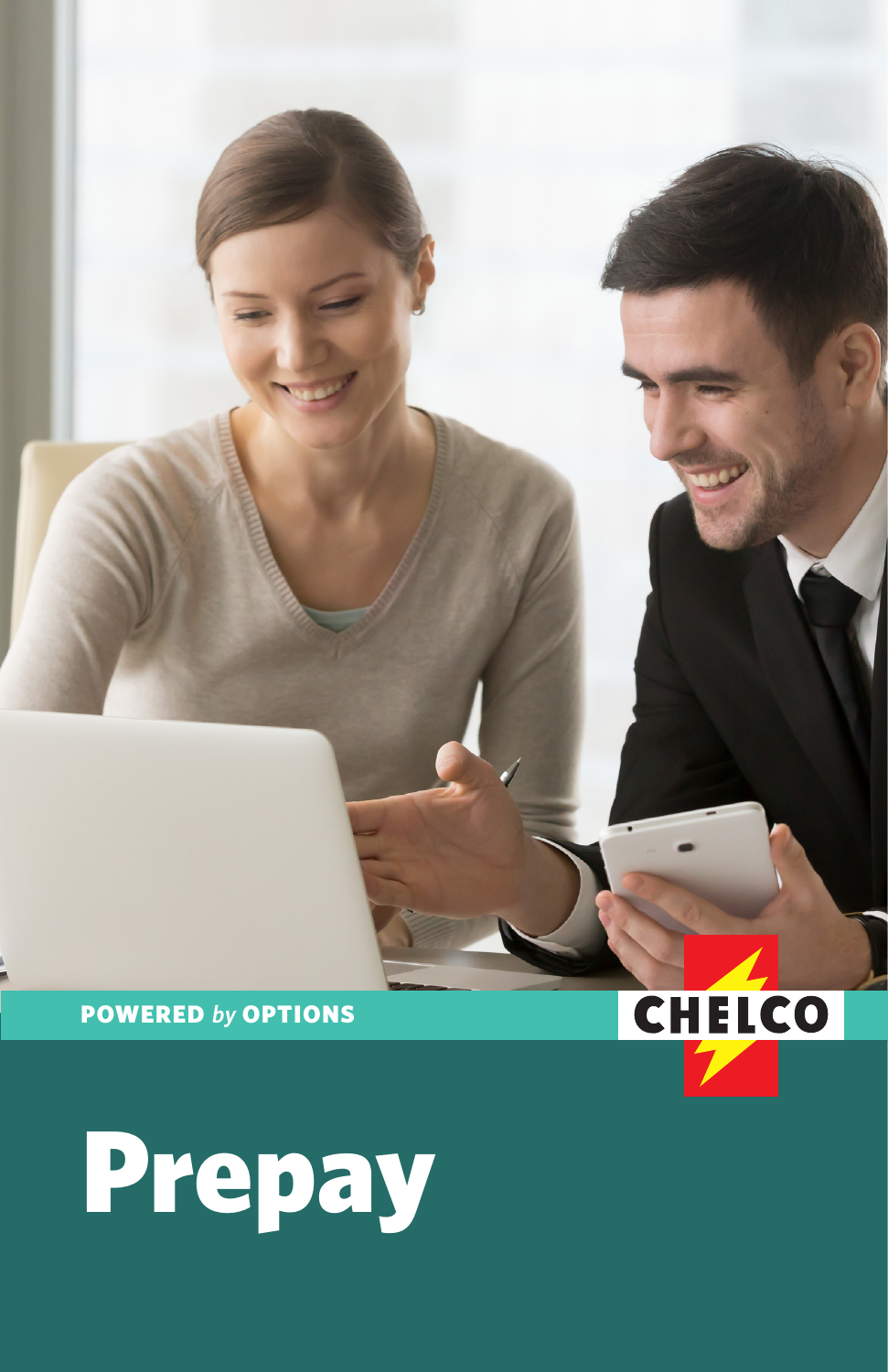

With Prepay, you pay for electricity how and when you choose, the same way you buy groceries or gasoline. Purchasing electricity before you use it allows you to control your budget. You make can make payments online, over the phone, or in person at an office location or kiosk. And there are no security deposits or late fees.

When your account runs low, you will get an alert by phone, text or email, letting you know it is time to recharge your account. If funds in your account run out, electrical service will be automatically disconnected. You will be notified by phone, text or email, that your service has been cut off. You can recharge your account at any time, day or night and service will be automatically restored. There are no disconnection or reconnection fees.

Instead of a monthly statement, your usage and balance are calculated daily. Track your usage by phone or online at CHELCO.com or on the the CHELCO Connect app.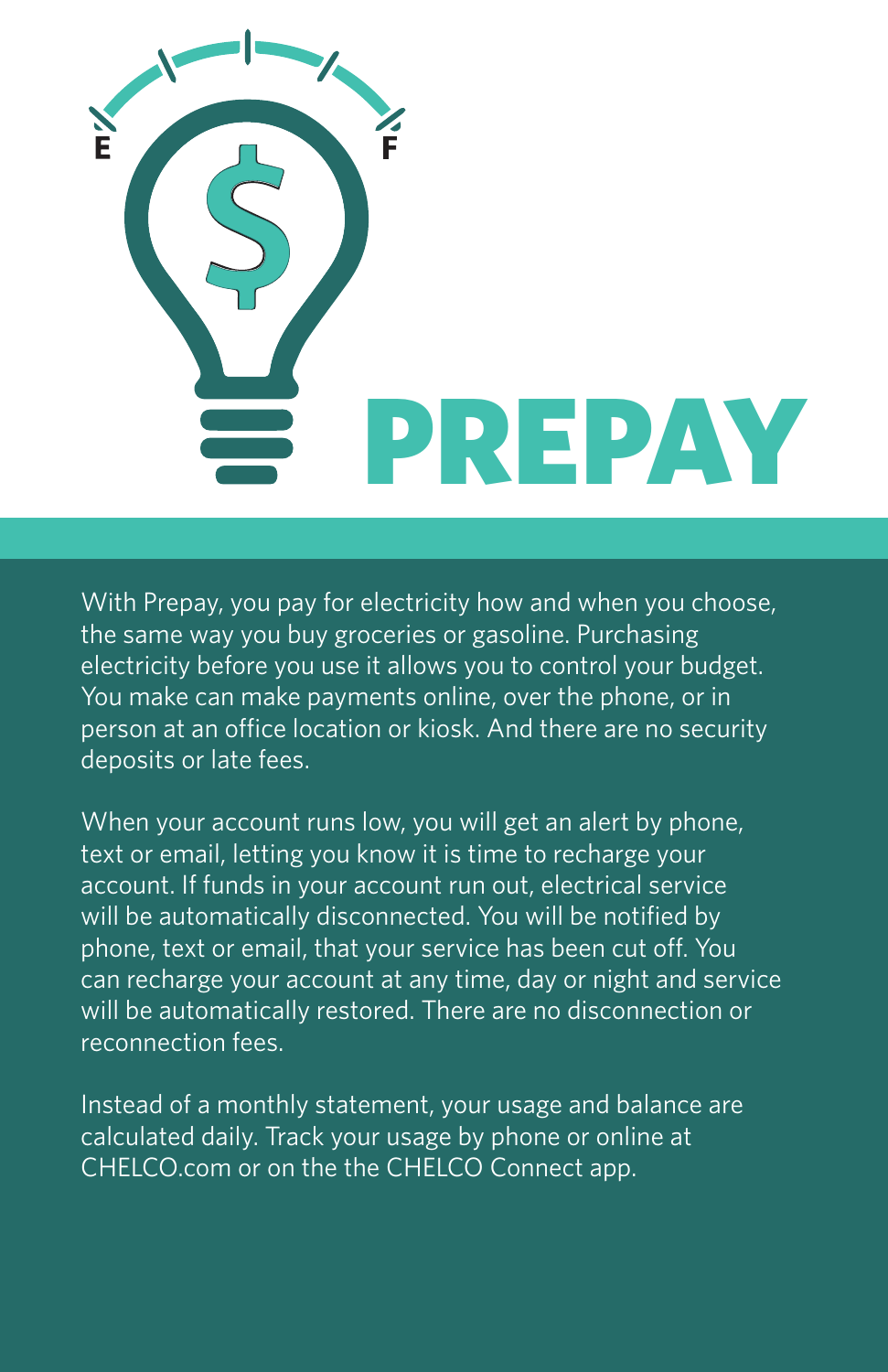## **BENEFITS**







**No deposit No late fee Allows you to control your budget**



**Pay for electricity, in advance, how and when you choose**



**No monthly statement, usage calculated daily**



**Alert by phone, text or email when account runs low, is suspended or reconnected**



**No fees for disconnection or reconnection**



**Get started for only \$70**



**Same rate as traditional billing**